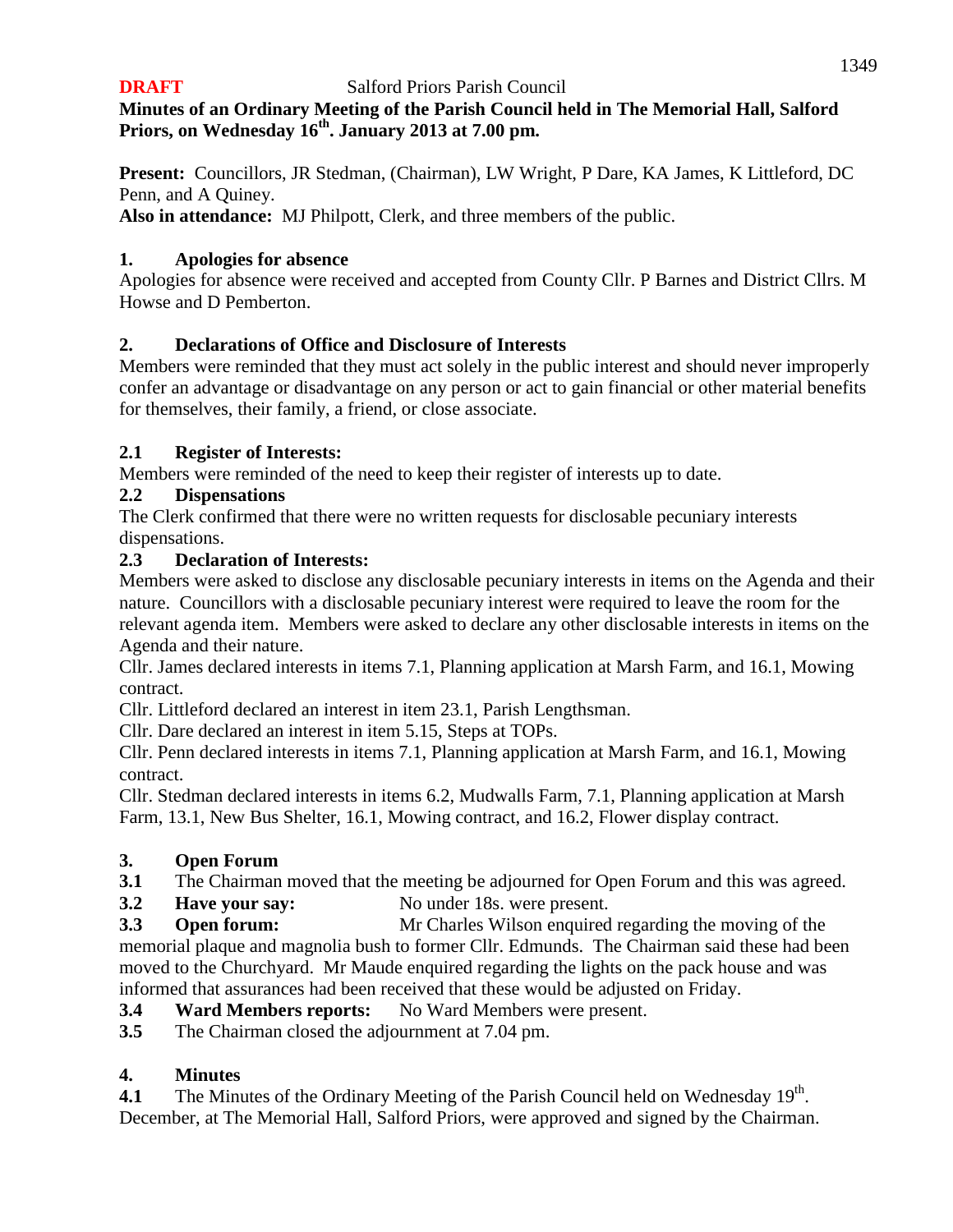## **5. Clerk's Progress Report**

### **5.1. Affordable Housing.**

A request for an update was made on 7.01.13 to both Phil Ward of WRCC and Joanne Walsh of Jephsons. Jephsons said that progress regarding the land transfer from WCC has been very slow. There has been some work digging trial pits on the site in preparation for the planning application.

## **5.2 Memorials to former Councillors**

Mr Bradfield had provided an estimate of  $\text{\pounds}200$  for an engraved strip running the length of the bus shelter. The Clerk said that if this was acceptable to the Council then he would now contact the family. The Clerk also reported that the Magnolia bush, post, and plaque, had been relocated to the Churchyard extension. Council considered that a smaller plaque, the length of one section of the shelter, would be more appropriate and authorised the Clerk to contact the family and incur expenditure of £70.

### **5.3 Flood defence works.**

The Clerk reported that he had met Matthew Whiteman of Sandfields on 8.01.13. Mr Whiteman had agreed that further work needed to be done when the land dried out and had made proposals as to how the drainage could be improved. The Chairman said that the work done had prevented water entering the neighbour's garden but had not solved the problem of water and silt entering the highway drainage. The Clerk said it would be helpful for the Chairman to meet on site with Mr Whiteman and said this would be arranged.

## **5.4 Portable Appliance Testing**

An order has been placed with PD Long to carry out Portable Appliance Testing in the Parish Office, in TOPs, and also in the Memorial Hall. The work will be carried out on Friday  $18<sup>th</sup>$ . January.

### **5.5 Hedge cutting.**

Regarding the laurel bush in Ridsdale Close the Clerk said he had contacted Orbit and Hannah Kavanagh had replied that 15 School Avenue was not on their register. The Chairman said he had visited the house and found building works in progress and the house apparently unoccupied. Cllr. Littleford said she was sure the house was being lived in and Cllr. Quiney suggested the Council cut the hedge. The Chairman said this would set a precedent and Council agreed to monitor the situation.

### **5.6 Community computer.**

The WCC second hand computer has been installed in the office. It is loaded with Windows 7 but needs to have Microsoft Office loaded.

### **5.7 Greens at Iron Cross.**

A proposal was received from Mr Simon Walker to assist in landscaping the triangle of land outside the entrance to Oak Tree Farm. The Clerk said he had contacted the highway authority and this piece of land was not part of the public highway. Council agreed the Clerk should write to Mr Walker stating that no further progress could be made.

### **5.8 Neighbourhood Plan matters.**

The meeting decided by Council has been arranged for Wednesday  $30<sup>th</sup>$ . January in the Memorial Hall at 7.30pm. The five residents who responded originally have been invited and notices have been placed on the notice boards.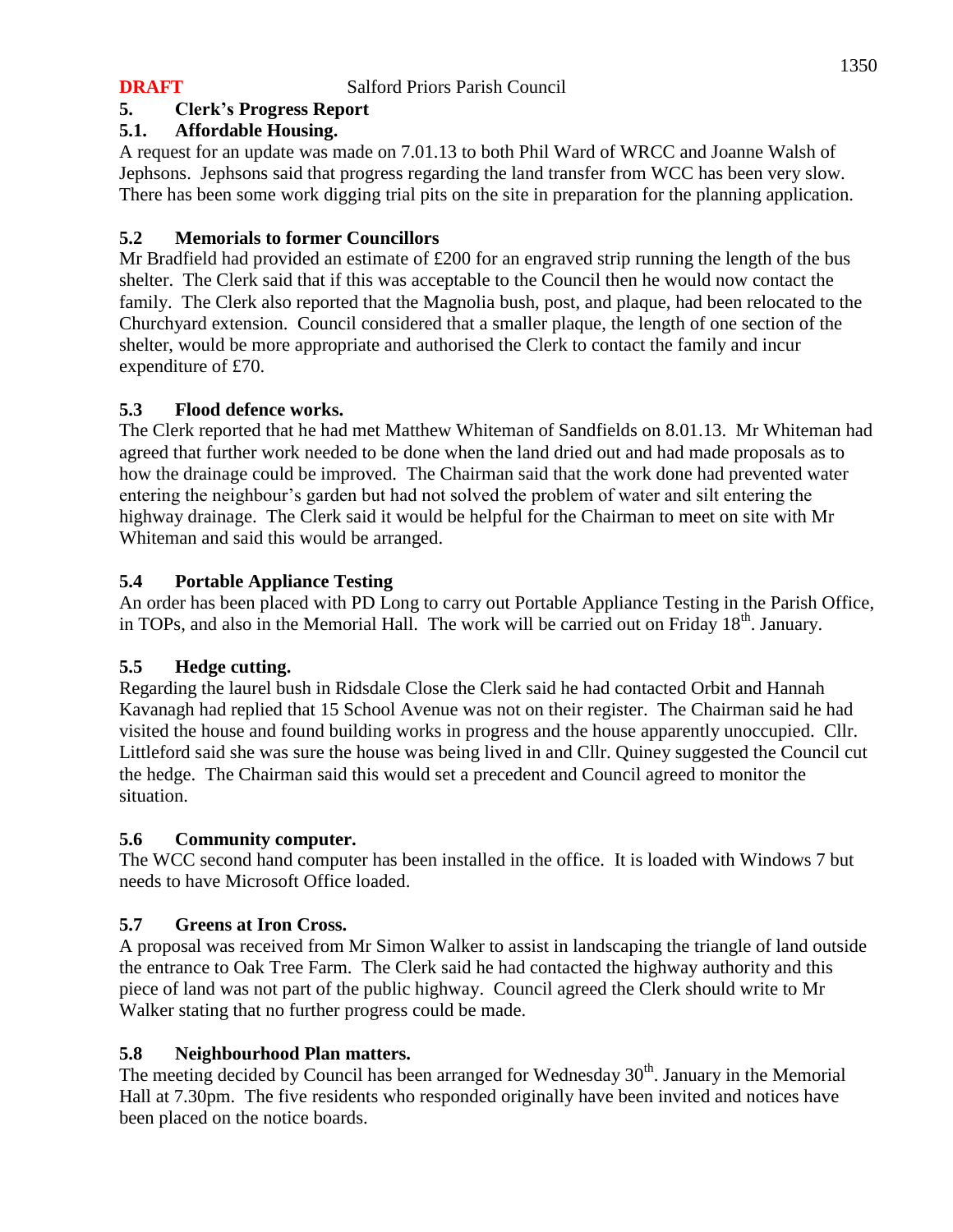# **5.9 Residents' meeting with Alamo.**

The Clerk said he had asked Mrs King for a list of names of residents who would attend a meeting to be arranged by Alamo but this had not been received. He suggested that Alamo be asked to arrange a meeting and to invite residents who might be affected by the building works and Council agreed.

# **5.10 Mole treatment to the Playing Field.**

Following comments from Members at the last meeting the contractor has revisited the Playing Field and did not observe any new mole activity. He has agreed to visit again in two weeks and carry out any further necessary work at no cost to the Council. Cllr. Quiney said there was one new mole hill and the Clerk was asked to inform the contractor.

# **5.11 Purchase of Playing Field access.**

A request for some urgent action was made on 7.01.13. Susan Shaw of SDC had responded that there was a delay due to the Christmas break. She said that she was now ready to look at the draft, feedback to the SDC Solicitors, and then be in touch with our legal people shortly.

# **5.12 Replacement of see-saw.**

An order has been placed with Wicksteed to remove and dispose of the existing equipment and to replace it with a new see-saw. Wicksteed have agreed to hold the price to the figure quoted last June in spite of a 5 per cent price increase having been applied since then.

# **5.13 Council electoral arrangements.**

Stratford on Avon DC has provided a notice regarding the proposal to increase the number of parish councillors. The notice repeats our reasons for the proposal and invites a response by 7.02.13.

# **5.14 Circular seat at Iron Cross.**

An order has been placed with Mr Hackling as instructed to replace the circular seat at an agreed price of £185.

# **5.15 Access steps to TOPs.**

The work to replace the access stops at TOPs comprises forming a base of slabs and then supplying and fixing a new set of metal steps. In consideration of the VAT status of the suppliers, TOPs Management Committee has ordered the base and the Council has ordered the metal steps.

# **5.16 Appointment of Internal Auditor.**

Mr Geoff Bradley has accepted an invitation to be our Internal Auditor for the current financial year and has agreed to hold his fee at £125 as for last year. The Chairman said there should be an early systems audit.

# **6. Planning general**

# **6.1 Orchard Farm Pack House.**

The Clerk reported that he had contacted the Manager of the Pack House regarding the lights and had been informed that an electrician was coming to the site on 18.01.13 to adjust the lights downwards.

Having declared an interest Cllr. Stedman left the room and Cllr. Wright took the chair.

# **6.2 Mudwalls Farm**

The Clerk said he had contacted Mr Richard Beech, lead tenant of the Ragley Estate, as requested and he had spoken directly to Vicarage Nurseries, the Sub-Tenant installed by the administrators of the previous sub-tenants. Mr Beech had been informed that there was just one security guard on the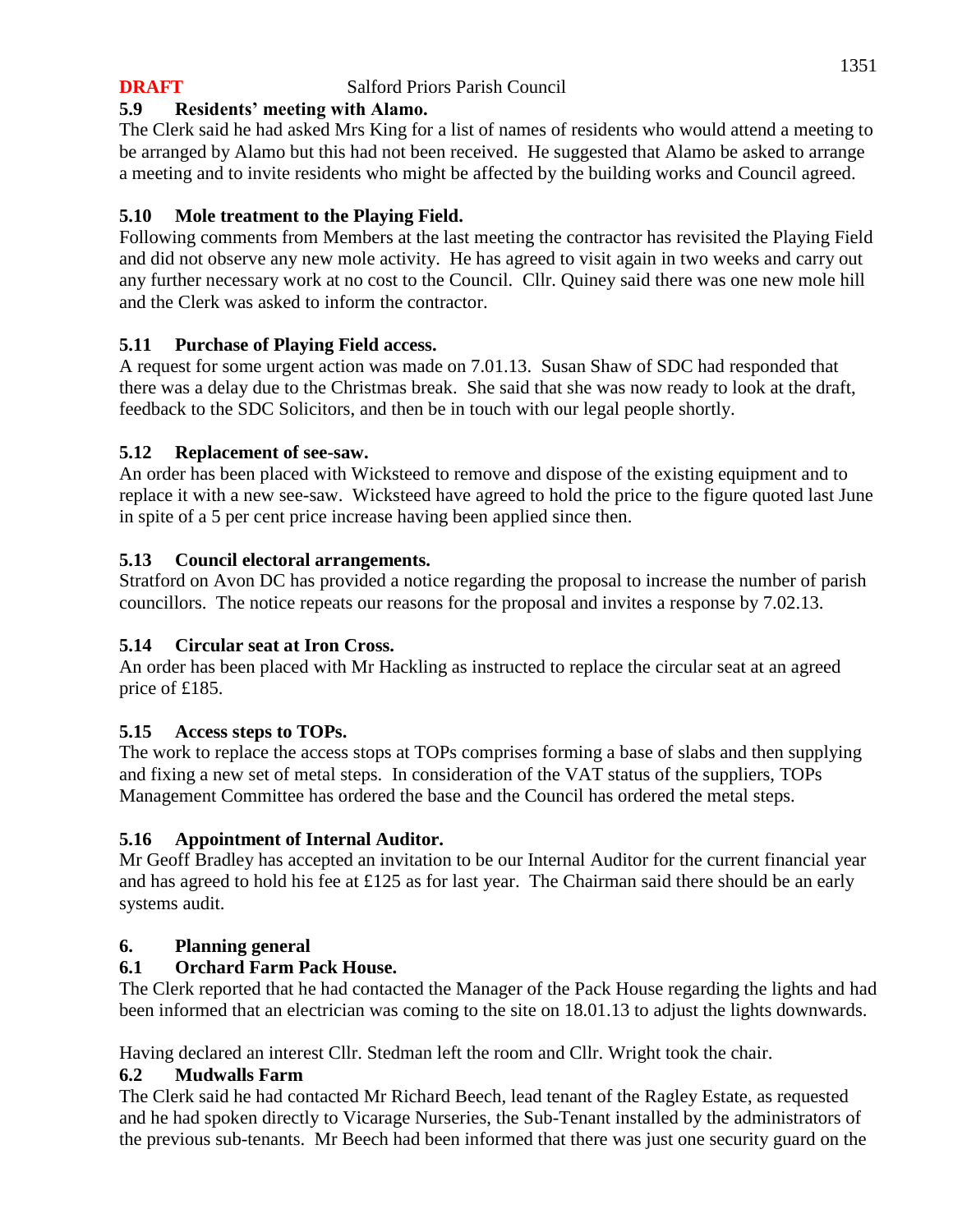### 1352

## **DRAFT** Salford Priors Parish Council

site. Mr Beech also said that Vicarage Nurseries would be off the site by 1.01.14 latest and that he was not intending to continue with the high labour intensity farming. The future of the workers accommodation had not yet been determined. Cllr. James circulated copies of the planning permission and said that there were breaches of several of the conditions. The Clerk was asked to report these to the enforcement officer at Stratford on Avon DC.

Having declared interests Cllrs. James and Penn left the room.

# **7. New Planning Applications to consider**

**7.1 12/02677/FUL –** Continued use of existing building for B8 storage and retention of 3 containers for a further 5 years at Marsh Farm, School Road, Salford Priors, Evesham, WR11 8SG for Mr Robert Lewis. Cllr. Quiney said the site was well screened and did not present any problems. Council agreed to make no representations.

Cllrs. Stedman, James and Penn returned to the meeting.

## **8. Planning Decisions**

No planning decisions had been received.

# **9. Budget and Precept for Financial Year 2013/14**

**9.1** The Clerk reported that there had been no further changes from the Stratford on Avon District Council and it was agreed that the new form showing the precept required could now be sent to the District Council.

## **10. Playing Field**

# **10.1 Weekly inspections.**

The Clerk said that he had prepared a new inspection sheet and proposed that Cllr. Quiney try it for a month to check its suitability. He said that inspection reports had been received dated 17.12.12; 24.12.12; 31.12.12; and 14.01.13 and no issues were reported. Cllr. Quiney confirmed that the field was in reasonable condition. Two small repairs were needed; a paling needed to be replaced around the children's play area, and one of the five-aside goals needed welding. The Clerk was asked to arrange these repairs. The Clerk reported that the football team had moved to Harvington but he had now been approached by another team. Council were minded not to allow further use of the pitch at this time.

# **10.2 Solar lights on the playing field.**

Regarding the solar light by the Scout Hut, the Clerk confirmed that an order, to replace the timer unit and make the light operable, had been placed with PD Long as agreed at the previous meeting. Cllr. Dare said that the light by TOPs also needed to be checked.

# **11. Council Matters**

# **11.1 Publication of disclosable pecuniary interests.**

The Clerk informed Members that their registers of disclosable pecuniary interests had been published on the Stratford on Avon District Council website. The Clerk was asked to arrange a link from the Council's web site.

### **11.2 Annual Parish Meeting.**

The Clerk said the Annual Parish Meeting would be held on Thursday  $4<sup>th</sup>$ . April. He suggested that possible speakers were the Headteacher from Salford Priors Primary School, a member of the Warwickshire CC Superfast Broadband Team, and the new Police Commissioner. Council agreed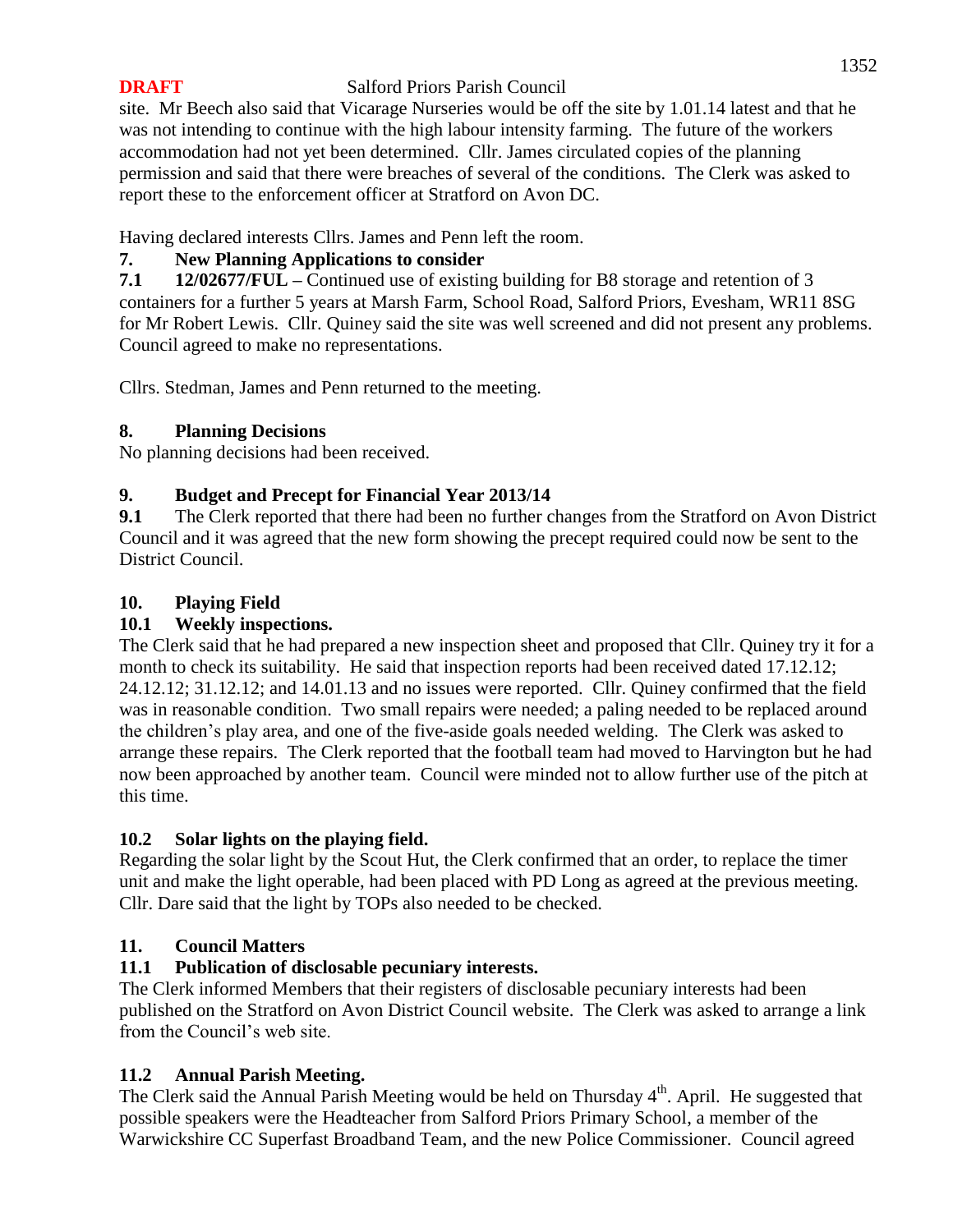#### 1353

#### **DRAFT** Salford Priors Parish Council

that invitations should be sent given to the Headteacher and the Beat Manager of the Alcester South SNT.

### **11.3 Community Forum.**

The Clerk reported that the next Community Forum would be held at Bidford on 12.03.13 and that a Forum meeting would be held in Salford Priors on Wednesday  $4<sup>th</sup>$ . December 2013. The Clerk said that following the last meeting the police had been active in Salford and Bidford checking vehicle speeds.

#### **12. Jubilee fund dispersal**

#### **12.1 Picture Post book.**

Cllr. Littleford reported that letters and e-mails had been sent to all organisations and photographs were being taken. It was agreed that the photograph of the Parish Council would be taken before the next meeting at 6.45pm.

### **12.2 Framing of the Queen's Jubilee portrait.**

The Clerk reported that he was taking the golden jubilee portrait and the diamond jubilee portrait to a picture framer in order to get a good match of the frame.

#### **13. Highways**

#### **13.1 New bus shelter.**

The Clerk reported that the first stage of construction work had been completed satisfactorily and delivery of the shelter was anticipated on 21.01.12. The Clerk said that a small amount of additional work had been approved covering the retention and slopes of the batters at each end of the shelter.

### **13.2 Various highways repairs.**

Following various defects being identified at the previous meeting the Clerk said he had been informed by David Elliston of WCC that the pothole in New Lane had now been filled; that the drains by the quarry on the B4088 would be jetted as soon as the jetter was available; that the fault with the lights on the island at Hillers crossroads had been passed to the street lighting team; and that outside Salford House, the problem is tree roots and he believed additional drainage is required. David Elliston said he had put this area on the WCC drainage programme of works for action. Cllr. Penn confirmed that a light in a bollard at the Hiller's crossroads was out. Cllr. Wright requested a debate about the number of signs and general street furniture in the parish and it was agreed to consider this at the next meeting. The Clerk was asked to check the policy considerations with the County Council.

#### **14. Communications**

### **14.1 Website.**

Mr Liam Maude was invited to speak regarding the website. He said he had spoken to Arrowscape and considered that they provided a more dynamic approach to website design than the Council's current supplier. Council agreed with this analysis and agreed to invite Arrowscape to produce a new site for the Council. Council agreed that Mr Maud together with the Clerk should project manage the changeover.

#### **14.2 Newsletter**

Council agreed that a Newsletter should be produced in March in which the Annual Parish Meeting could be advertised. It was also suggested that the Headteacher be invited to write an Open Letter to residents to be included in the Newsletter.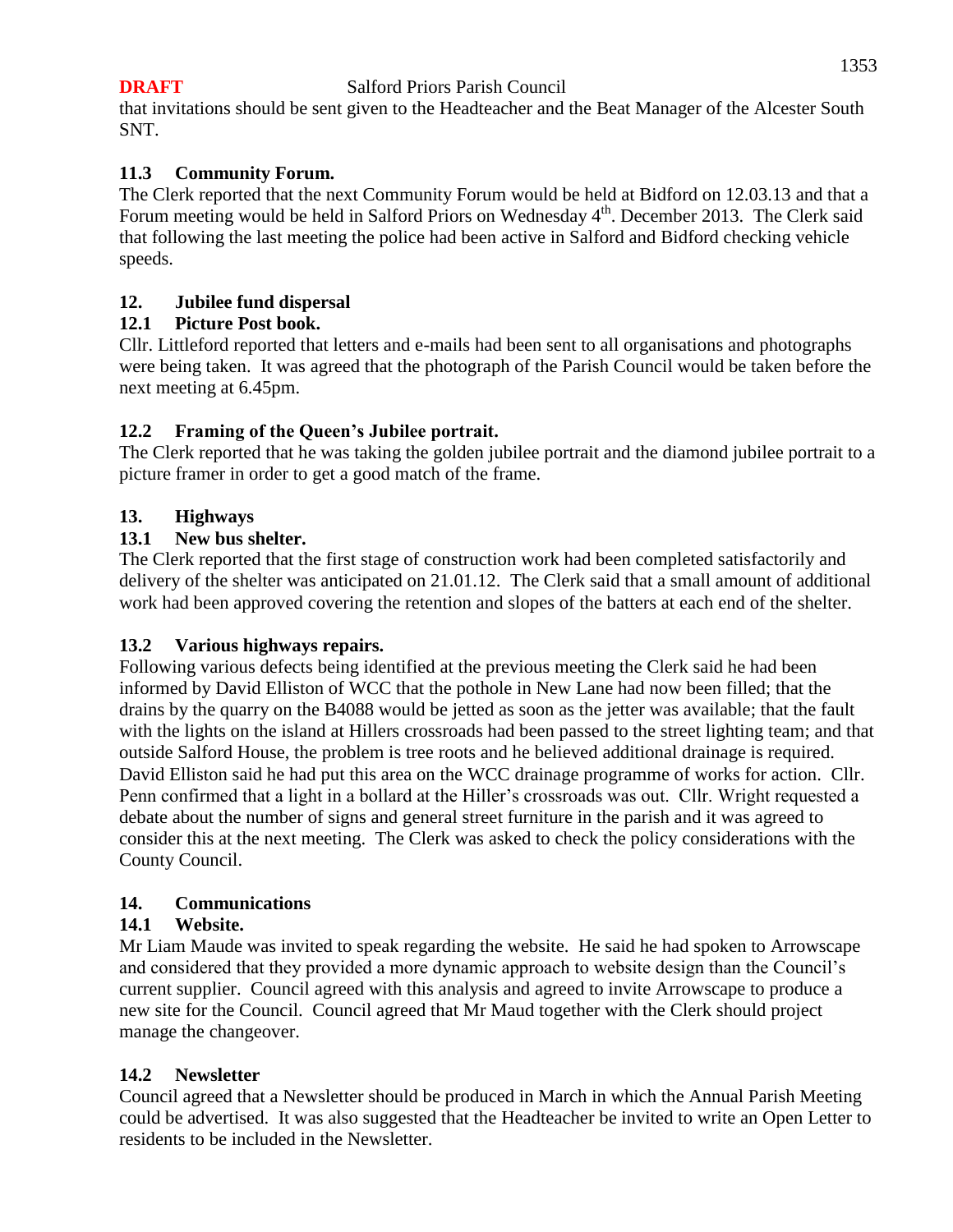# **15. Rights of Way**

# **15.1 Report from Cllr. Penn on the Rights of Way.**

Cllr. Penn confirmed there were no issues to report.

# **15.2 Layby on the A46 by AL17.**

The Clerk reported he had written to Stratford DC for a litter clearance. He had also contacted CEMEX and Nigel Taylor had inspected the location where lorry drivers were climbing over the fence and using the public footpath as a toilet. He reported that the fence is in good order but the hedge is very thin and he was going to put in some measures along the bypass fence to deter this activity. Cllr. Penn was asked to monitor progress.

## **15.3 Paths for Communities scheme.**

The Clerk reported that Sandfields had responded to the proposal for additional paths stating they did not support the idea. They considered there were sufficient paths in the Parish and that dogs roaming freely through expensive crops caused concerns of contamination for their customers. They considered there were safety issues through Slatters Farm yard and that a path from the Post Office was not acceptable because of the dog issue. As they were only tenants, Sandfields had referred the Council's letter to the owners for their comments. Council agreed to await comments from the owners.

Having declared interests Cllrs. Stedman, James, and Penn left the room. Cllr. Wright took the chair.

## **16. Contracts**

## **16.1 New Mowing contract.**

The Clerk said that three tenders had been received following public advertisement in the Stratford Herald and the Evesham Journal. These tenders had been opened in the presence of Cllrs Wright and Quiney and were lettered A, B, and C. The Clerk explained to the members of the public present that details of the tenders, or the names of the contractors, were not disclosed to the Councillors at this stage. The Clerk circulated two reports showing the prices tendered for the contract without disclosing the names of the contractors. He said that each of the tenders complied fully with the specified requirements and all required documentation had been provided.

Members noted that Tender A was significantly less expensive than either B or C. The Clerk confirmed that the contractor was well known to the Council and had invariably produced high quality work. In view of this fact the Clerk had not taken up references. Cllr. Quiney proposed, Cllr. Wright seconded, and Council agreed unanimously that the Tender marked A should be accepted. The Clerk then informed Council that Tender A had been submitted by Limebridge Rural services Ltd.

### **16.2 New Flower Display contract.**

The Clerk reported that he would be advertising the new flower display contract during the week commencing 21<sup>st</sup>. January as agreed by Council on 17.10.12. The Council would appoint the new contractor at their March meeting.

Cllrs. Stedman, James and Penn returned to the meeting.

### **17. Salford Priors Primary School**

The Clerk said he had spoken to the Headteacher and had received copies of correspondence regarding funding problems. The main issues for the school appeared to be the Government's emphasis on allocating funding in relation to the number of children; changes in the way in which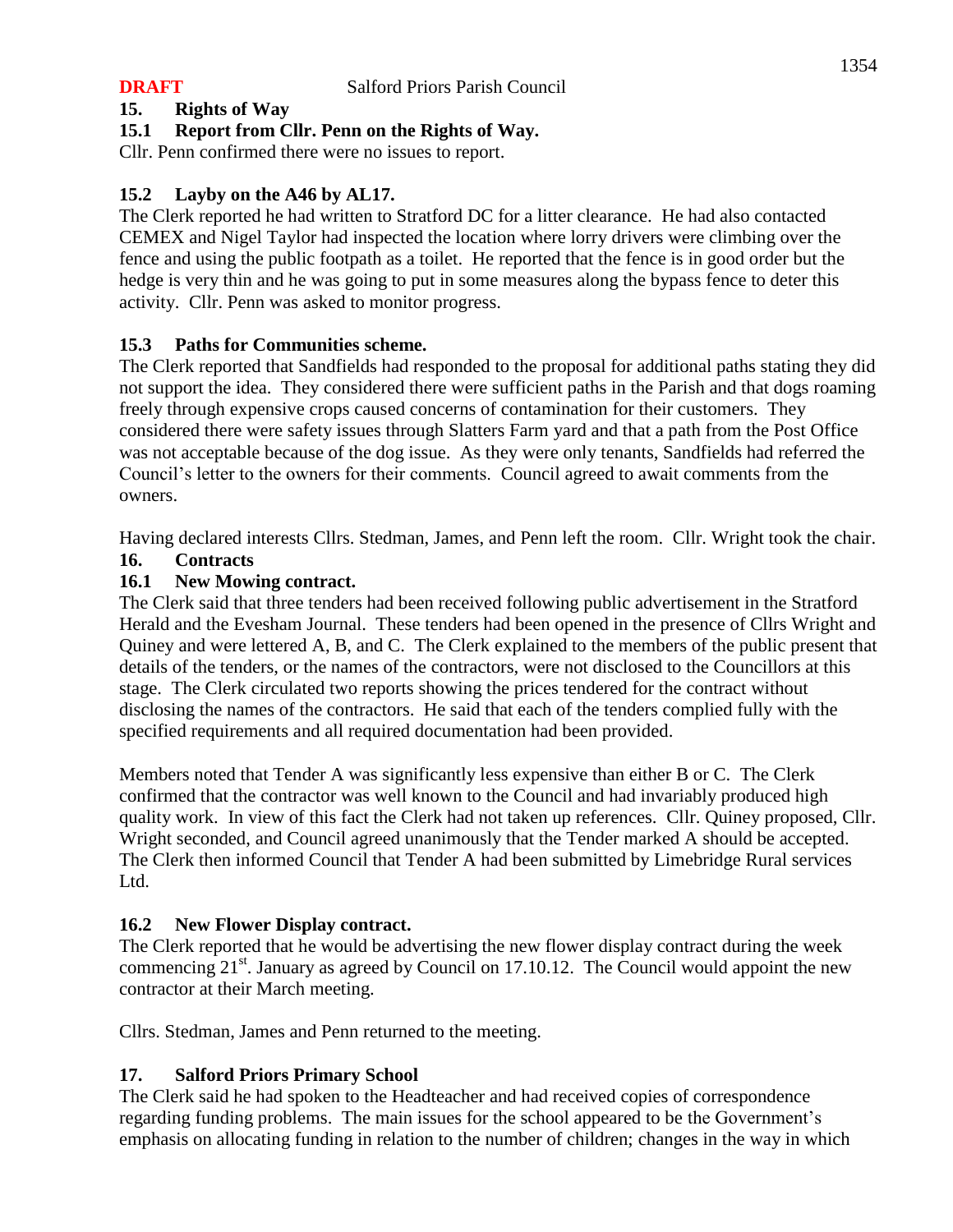children with special educational needs were to be funded; and the amount of the "lump sum" which is designed to cover the fixed costs. This lump sum is critical for small schools and Warwickshire has allocated one of the smallest amounts amongst all authorities. Also, there are guarantees limiting the reduction in funding but these are only in place for three years. The School and Governors are fighting these proposals in co-operation with other small schools in the County. The Parish Council could help by writing to the County Council, our County Ward Member, and our MP, and by informing residents possibly by inviting the Headteacher to speak at the Annual Parish Meeting.

The Council supported this approach and Cllr. James said the view of the County Council should be sought. He said that the guarantee of three years of funding would give the County time to organise school closures. It was important for the subject to be included in the Newsletter so that residents could challenge potential County Council candidates.

## **18. Matters raised by Councillors**

**18.1** Matters raised by Councillors were considered under this item and Councillors were also invited to use this opportunity to report minor matters of information not included elsewhere on the Agenda and to raise items for future agendas.

**18.2** Cllr. Quiney said there was a silting problem with Ban Brook by Tothall Lane and he was asked to inspect the site when water levels reduced and report to the next meeting.

# **19. Correspondence Received**

## **19.1 WCC Home library delivery service**

Council noted the information provided and asked for it to be included in the next Newsletter..

# **19.2 WALC; Annual briefing day.**

Council noted the information provided and the Clerk was asked to include it again for consideration on the next Agenda.

# **19.3 WALC; Nominations for Royal Garden Party.**

Council noted the information provided.

# **20. Tabled Documents**

Council noted the following tabled documents:

- **20.1** The Clerk Magazine, January 2013, Vol. 44, No.1.
- **20.2** Clerks & Councils Direct, January 2013 Issue 85.

### **21. Finance**

# **21.1 Consideration and approval of the payments and transfers listed in Appendix A.**

Council noted the income transactions in Appendix A1.

Council considered the expenditure transactions listed in Appendix A2. Authorisation for payment was proposed by Cllr. Wright, seconded by Cllr. James, and carried.

Cheques were signed by Cllr. Wright and Cllr. Quiney.

Council considered and approved a proposal to transfer £2000.00 from No.1 account to the Community account in Appendix A3. Authorisation for transfer of funds was proposed by Cllr. Wright, seconded by Cllr. James, and carried.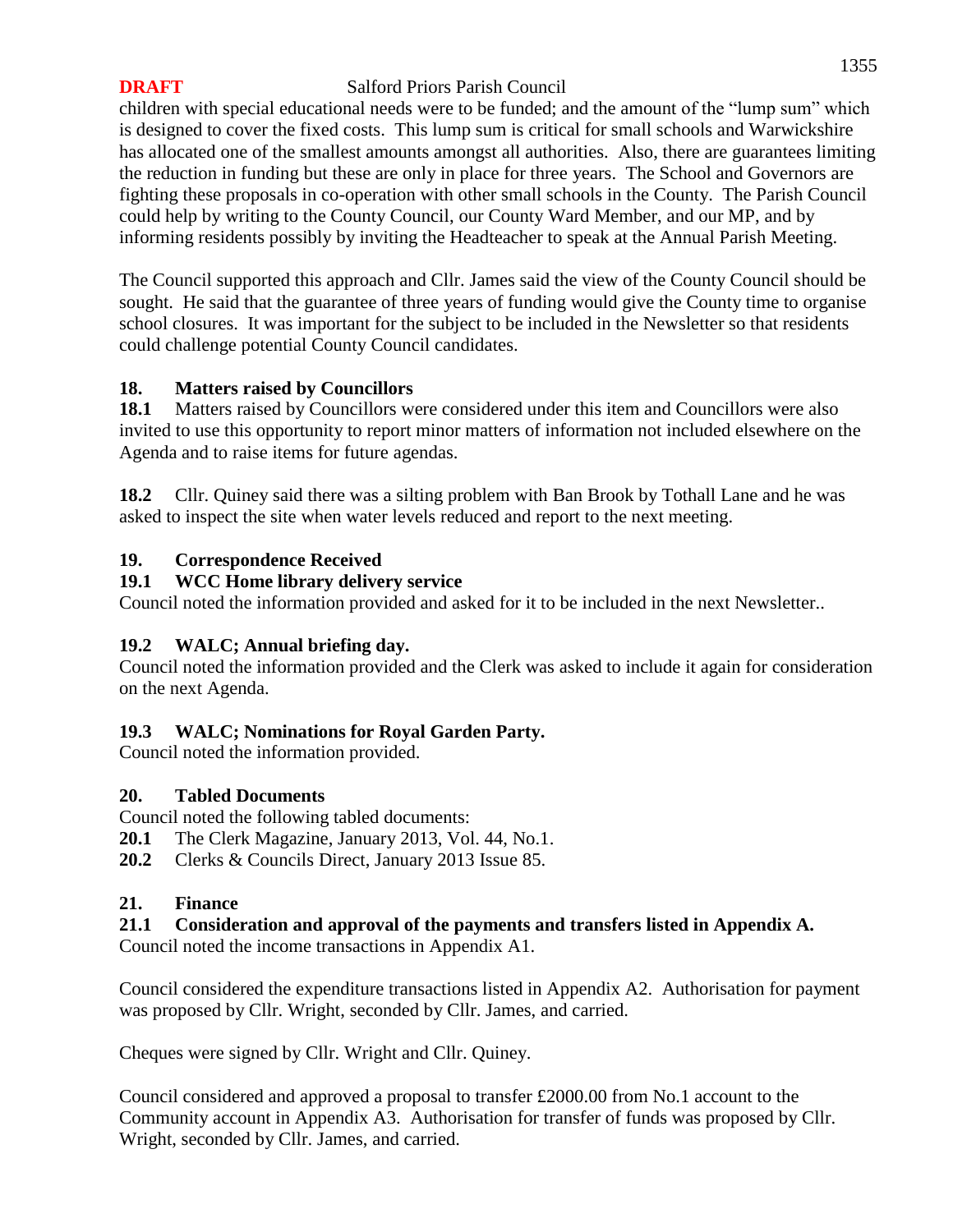Council noted the bank balances in Appendix A4.

# **21.2 Donation to the Stratford Citizens Advice Bureau.**

At the previous meeting Council agreed to consider a donation to the Stratford Citizens Advice Bureau. The Clerk said that donations of £400 had been made to date and the budget forecast allowed for a further £350. The previous donation to the CAB had been £150 in April 2010.

Cllr. James said that there was a real need for support and proposed that a donation of £175 should be made. This was seconded by Cllr. Wright.

Cllr. Dare proposed an amendment to make a larger donation of £250 and this was seconded by Cllr. Quiney. On taking a vote the amendment was carried.

### **22. Date of Next Meeting**

**22.1** Council confirmed the date of the next Ordinary Meeting of the Parish Council at 7.00pm., on Wednesday 20<sup>th</sup>. February 2013 in The Memorial Hall, Salford Priors.

## **23. Exclusion of the Public from the Meeting.**

The Chairman proposed, and it was agreed "That in view of the confidential nature of the business about to be transacted, it is advisable in the public interest that the press and public be temporarily excluded and they are instructed to withdraw."

All members of the public left the meeting.

Both Cllr. Dare and Cllr. Quiney queried the need to exclude the public for item 23.2 but the Chairman assured them it was for reasons of commercial confidentiality.

Having declared an interest, Cllr. Littleford left the room.

### **23.1 Parish Lengthsman.**

The Clerk had circulated a report regarding the interviews of candidates for the position of Parish Lengthsman. One of the candidates would need training and the Chairman said he had contacted Worcestershire CC who would charge £100 for training. In addition to this there would be mileage and the candidate's time to pay for. Also, there was no date when any training might take place.

Cllr. James said that as it was a new position for the Council he preferred to appoint the more experienced candidate. Cllr. Wright also spoke in support of the experienced candidate. The Clerk said he had negotiated a one pound reduction on the hourly rate requested.

Council agreed that the position of Parish Lengthsman should be offered to Mr T A Hunt of Harvington.

Cllr. Littleford returned to the meeting.

### **23.2 Appointment of an Advisor regarding the play areas and community buildings.**

The Clerk had circulated a brief for an Advisor regarding the play areas and community buildings. The Chairman asked the Clerk to lead the Council through the report. The Clerk proposed that the next stage should be an initial meeting with the potential advisor to discuss the brief to determine the viability of the ideas and to obtain an assessment of possible costs. Council agreed this approach and